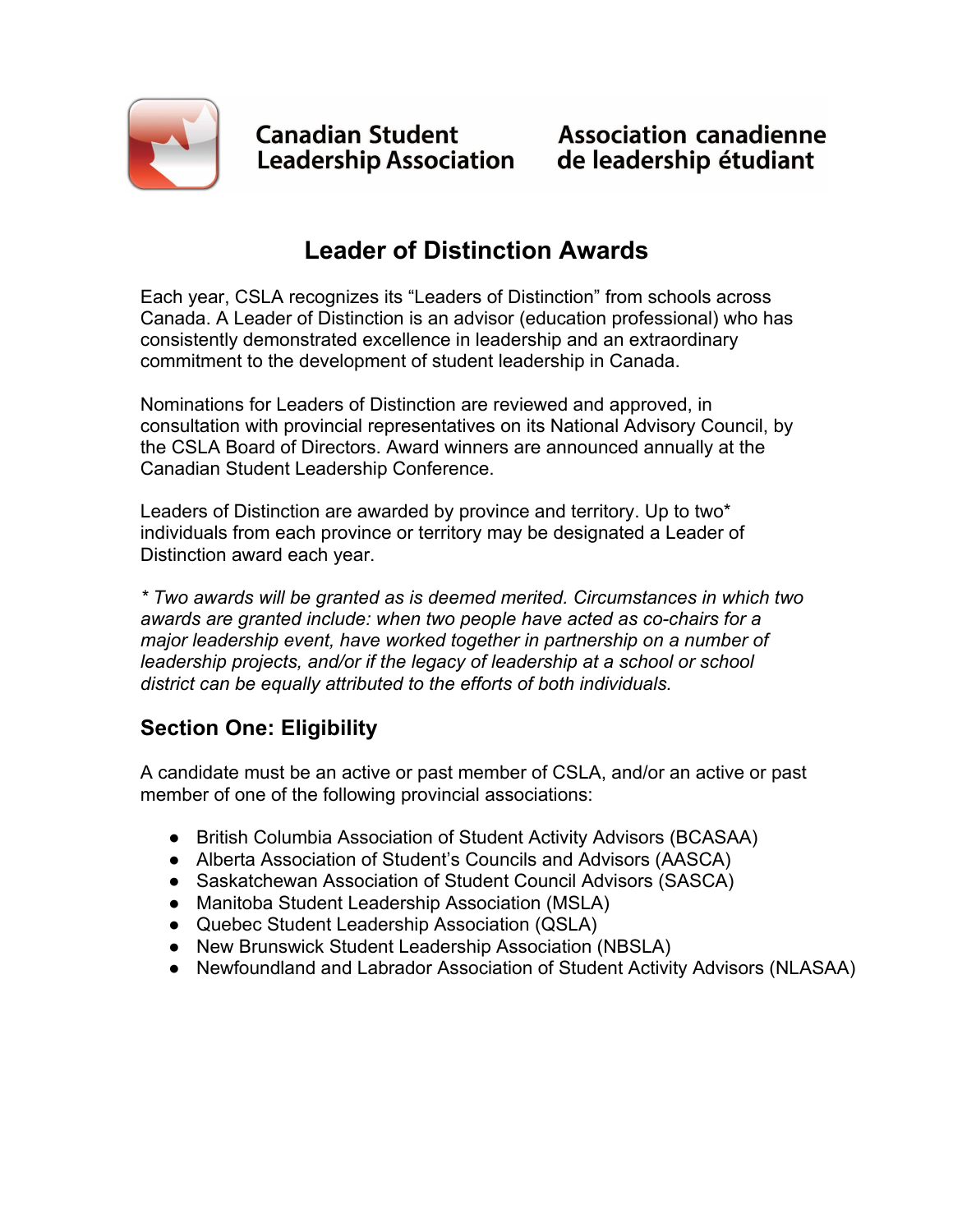### **Section Two: Award Criteria**

Nominated candidates are leaders who:

- Show an extraordinary commitment to student leadership;
- Have enhanced their school's or school district's climate and culture;
- Demonstrate excellence in leadership and service to students, colleagues, institutions, and the profession;
- Go above and beyond showing by demonstrating innovation and imagination in their role as teachers, coaches, and mentors;
- Are committed to professional growth.

### **Section Three: Nomination Procedures**

CSLA's provincial representatives are responsible for Leader of Distinction nominations. To ensure a fair and open nomination process, the following people and groups are also invited to submit nominations for consideration by CSLA's provincial representatives:

- Individuals
- Informal groups of faculty or students, or both
- Local Faculty Associations
- Local Student Councils
- Departments
- Alumni

The submission should include:

- A completed Leader of Distinction nomination form (next page);
- A letter of endorsement from the school board, principal, or colleague, which highlights the nominees' special qualifications for this award

### **Section Four: Entry Instructions**

Completed nominations should be emailed in a single PDF to:

British Columbia: Lenora Poulin (lenora.poulin@sd78.bc.ca) Alberta: Shannon Booth (sbooth@rockyview.ca) Saskatchewan: Heidi Marchant (heidi.marchant@sunwestsd.ca) Manitoba: Alan North (anorth@wsd1.org) Ontario: Jenn Lemieux (misslemieux@yahoo.ca) Quebec: Brandi Wiggins (brandi.wiggins@cqsb.qc.ca) New Brunswick: Melissa Wright (melissa.wright@nbed.nb.ca) Prince Edward Island: Dia-Lynn Keough (dlkeough@edu.pe.ca) Nova Scotia: Greg Albers (galbers@hrsb.ca) Newfoundland and Labrador: John Dennison (jdennison@studentleadership.ca) Yukon, Northwest Territories or Nunavut: Tina Morrisey (tinammorrissey@gmail.com)

#### **Completed nominations must be received by June 1st.**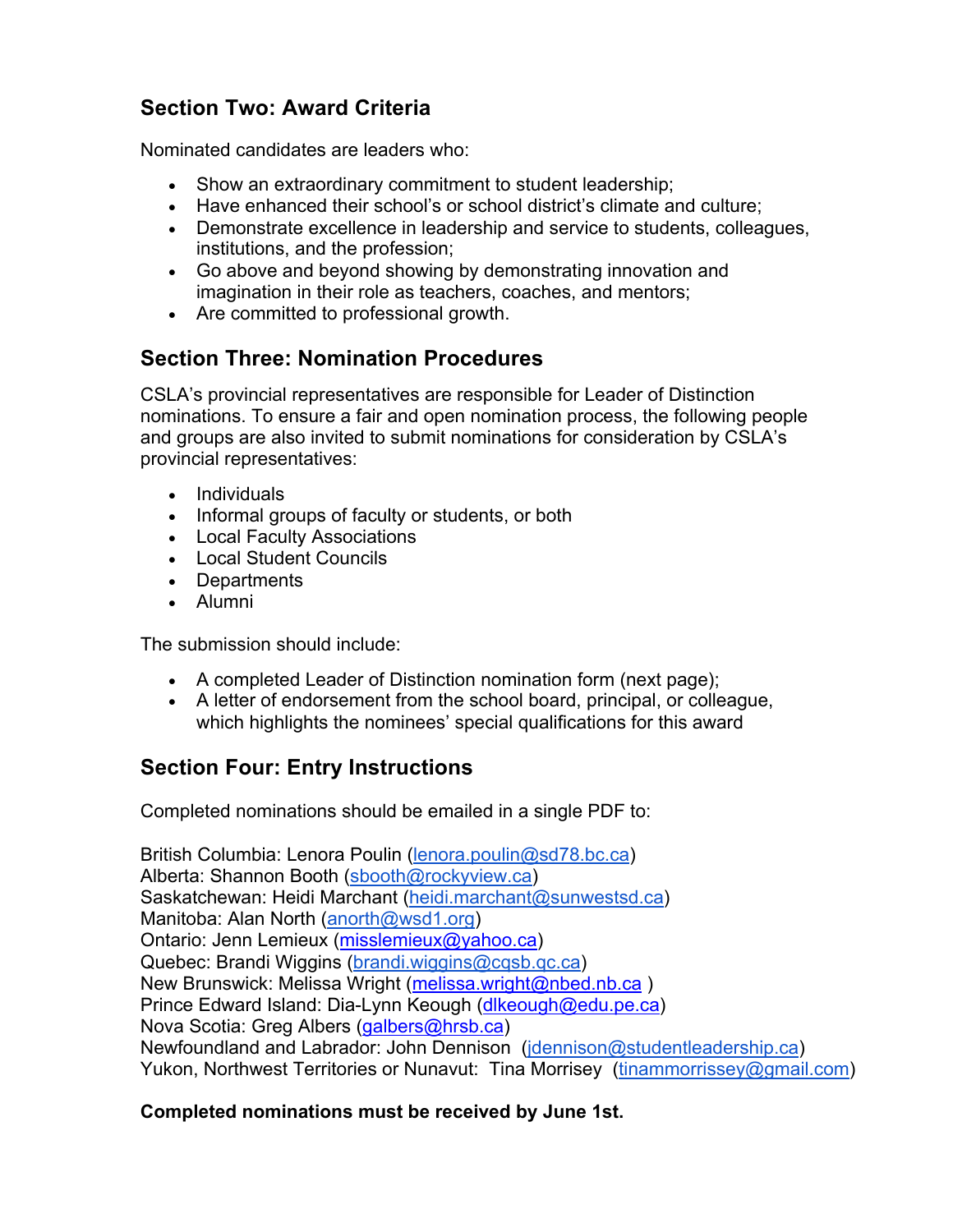

# **Leader of Distinction Nomination Form**

| <b>Details of the Person Being Nominated:</b>   |                                                                                                                       |
|-------------------------------------------------|-----------------------------------------------------------------------------------------------------------------------|
|                                                 |                                                                                                                       |
|                                                 |                                                                                                                       |
| <b>Current Address:</b>                         |                                                                                                                       |
|                                                 |                                                                                                                       |
| Phone Number:                                   |                                                                                                                       |
| <b>Details of the Person Making Nomination:</b> |                                                                                                                       |
|                                                 |                                                                                                                       |
| Address:                                        |                                                                                                                       |
|                                                 | <u> 2000 - Paris Alexandria de Arabel de Arabel de Arabel de Arabel de Arabel de Arabel de Arabel de Arabel de Ar</u> |
|                                                 |                                                                                                                       |
| Phone:                                          | <u> 1989 - Johann Barbara, martxa alemaniar argumento este alemaniar alemaniar alemaniar alemaniar alemaniar al</u>   |
| Email:                                          |                                                                                                                       |
|                                                 |                                                                                                                       |